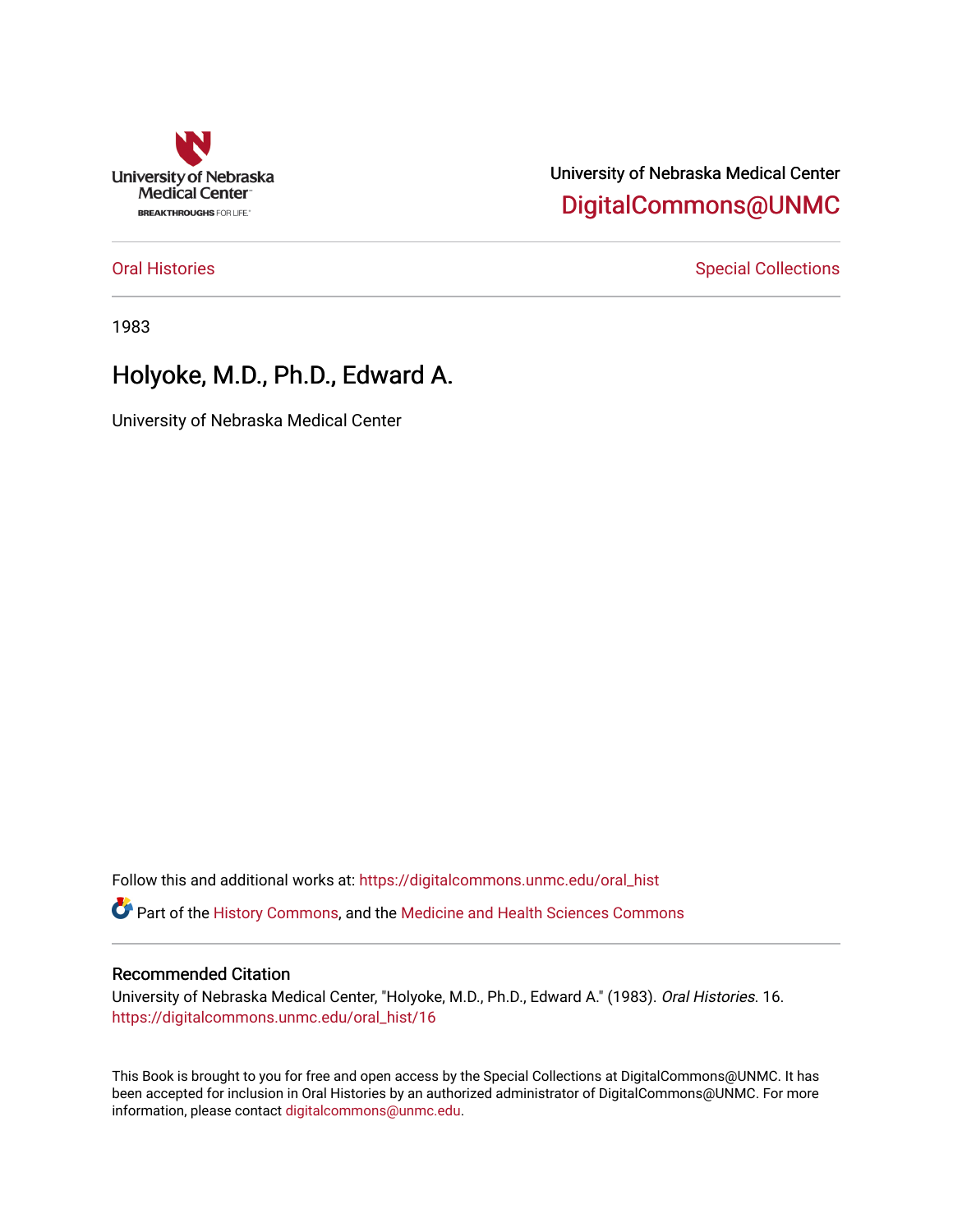Transcribed by: Benjamin Simon Oral History: Edward Holyoke

**Frank Menolascino:** All right. We'll start in. Actually, the filming today is on the events of the career of Dr. Edward Holyoke, initially as a student here at the University of Nebraska College of Medicine; and also on the rather long and illustrious career as a member of the Department of Anatomy here at the College of Medicine. Actually, the event today is a part of the centennial, as you know, Dr. Holyoke, for the College of Medicine, which was in 1980. A hundred years. And could I start off by asking you when you came on campus here as a medical student? **Edward Holyoke:** As a medical student, I came on campus in September of 1928.

**Frank Menolascino:** 1928. Okay. What were things like at that time?

**Edward Holyoke:** Things at that time were… oh, much as they were clear up through World War... through World War II. The impression you got on campus, coming up to it, was: the quadrangle, with the south building over here, and the north building over here, and the hospital sitting in the middle, with the steps and the columns and all that. That was just about… that was just about the major format of the campus for years and years and years. And that's… that's what it was when I came to school, of course.

**Frank Menolascino:** Who were your teachers then? Like, say, in basic sciences?

**Edward Holyoke:** Oh, we started off in Embryology. That was the first—our first morning of the first day. With Dr. [John] Latta introducing you to your medical education. And he used to introduce you in a very very effective sort of way. He'd… the student body—the brand new freshman class was invariably all assembled, because he didn't come into the last moment. Then he came in through the back door with that quiet way of his. He started down the steps. And he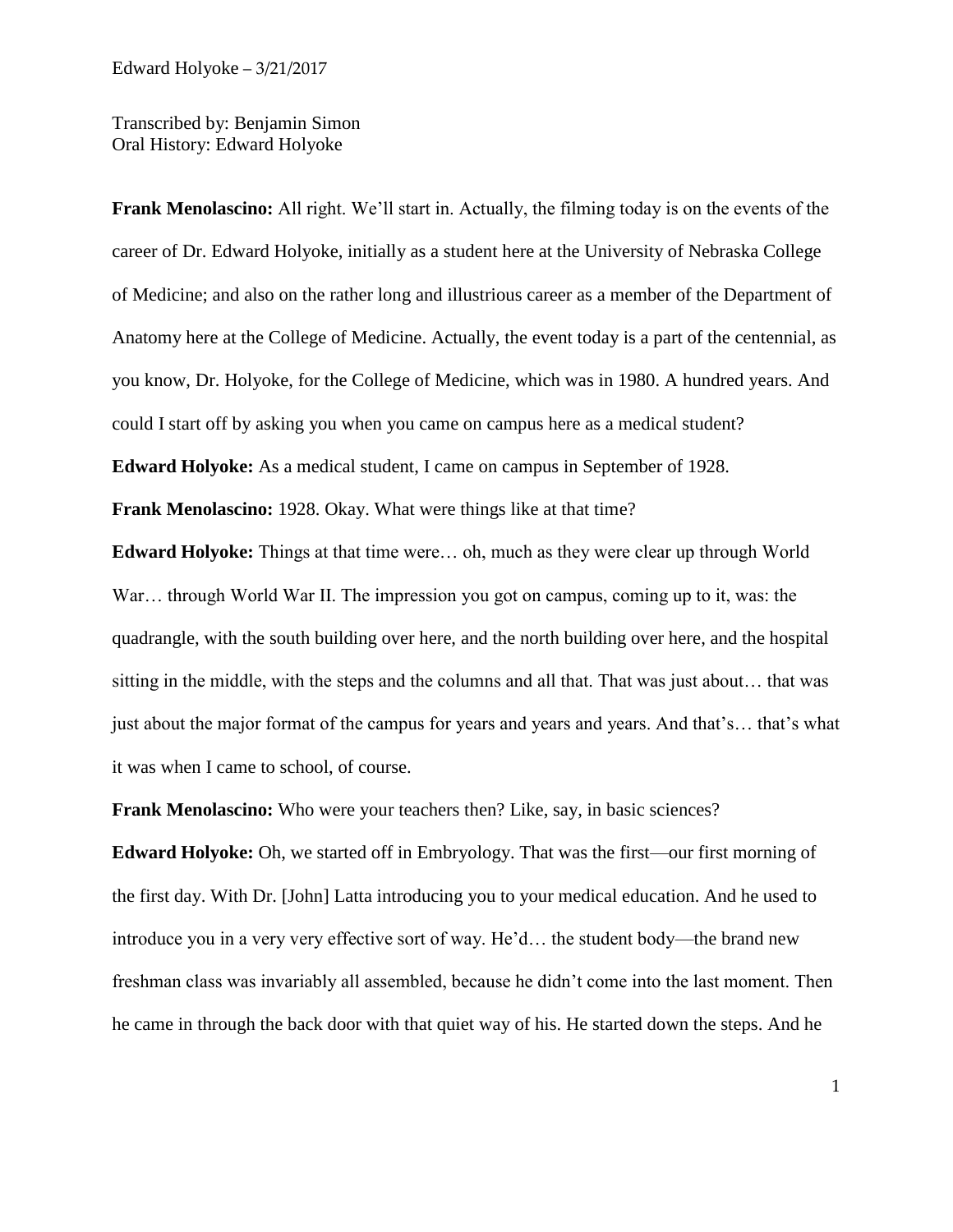goes… It was silent when he came in and the silence deepened, and the silence deepened, and the silence deepened, until it was totally profound. By the time he got down in front of the lecture table and then he turned around. "Gentlemen, it is my pleasure to introduce you to your work in medicine. Embryology is a very excellent elimination course. It has many intricacies."

**Frank Menolascino:** And started off.

**Edward Holyoke:** And he started off with a historical review of the subject. We used to devote a good deal more time and effort to that kind of thing—to the background of what we were doing, than we seem to have time for now.

**Frank Menolascino:** Basic sciences then in your first year of medical—

**Edward Holyoke:** So, that was the beginning. That was the beginning of the course in Embryology. And then you started that same afternoon with Bacteriology. Had a man by the name of [J.T.] Myers here teaching it then. He left not too many years afterwards.

**Frank Menolascino:** How many were in your class at that time?

**Edward Holyoke:** Oh, at that point, when the class started, it must have been ninety-eight. Something of that kind.

**Frank Menolascino:** Ninety-eight. Okay.

**Edward Holyoke:** That was about what was coming. That's in round numbers.

**Frank Menolascino:** And you had a four-year curriculum?

**Edward Holyoke:** We had a four-year curriculum. Of course, full summer vacations. It was just like any other academic curriculum. You began late September, you were done about the first of June, and you had the summer off.

**Frank Menolascino:** And were they usually, the first two years basic science?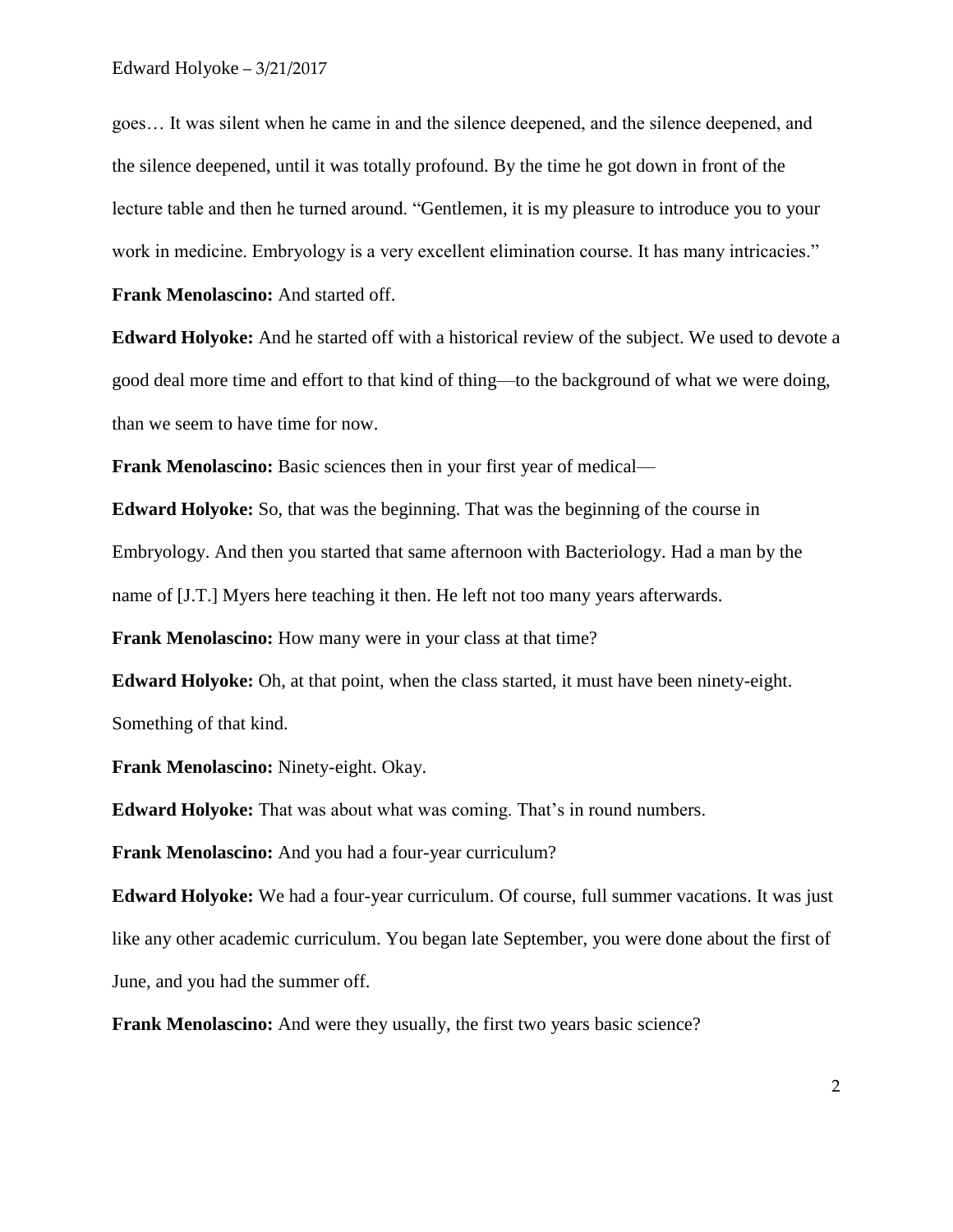**Edward Holyoke:** First two years are almost exclusively basic science. And the clinical—the sophomore year, they began introducing clinical subjects, through a series of introductory courses. There was an introductory course in Physical Diagnosis. There was an introduction to Internal Medicine. There was an introduction to Obstetrics. There was an… [Pause] Those are the ones I remember very clearly. There were one or two or three more. All very very small. You all—the first two years were almost exclusively devoted to basic science. So much so, it was rather easy for a student, in those days, to take two years here and then transfer to another school for his last two years.

**Frank Menolascino:** So, you were on campus, then, as a student from 1928...?

**Edward Holyoke:** I was on campus as a medical student from 1928 until I graduated in 1934. Well, that's six years. So, I obviously was going right straight through medical school. 1930, I went into the Department of Anatomy as a graduate student. Did a year there. And then, in the summer of 1932, when I was about to start my senior year, which would have graduated me in '33, they offered me the job in the department teach—helping to teach Gross Anatomy. Well, that necessitated being away from classes long enough so that I had to split my senior year and take it in two years. So, that accounts for the other two years delay. And I finally graduated as a medical student in 1934. Then, I got into graduate work again while I was an instructor in Anatomy. You could do that in those days, be a full-grown instructor and a regular faculty member *and* registered in the graduate college too. And completed the PhD in 1938. Then had been… I was made assistant professor—practically handed you that with a degree, and I've gone from there.

**Frank Menolascino:** So, you finished medical school and took a graduate work right in the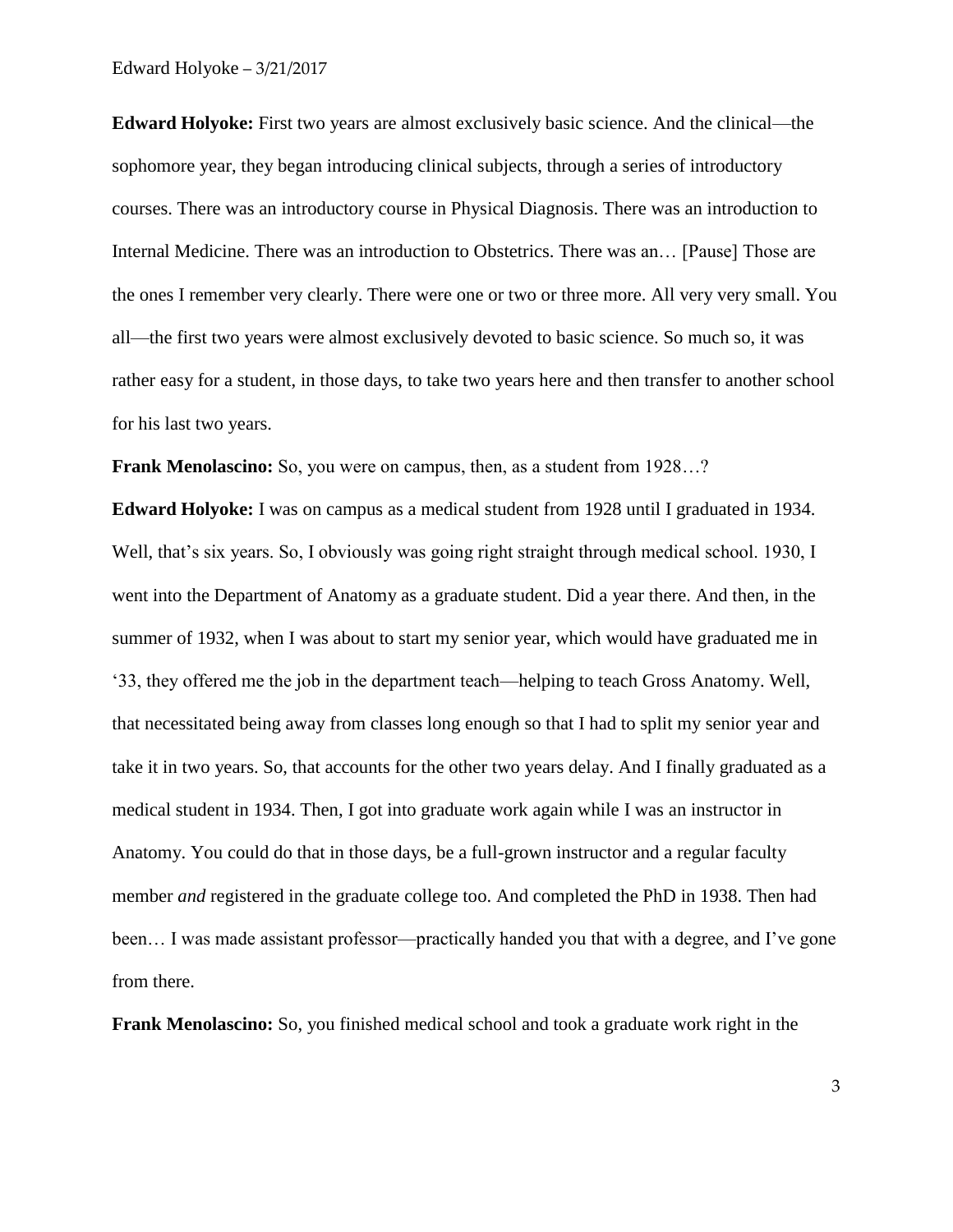middle of the Depression?

**Edward Holyoke:** Oh, yes. In fact, that had something to do with my doing it. Here were all the people coming out of medical school, going into internships with little or no way of getting their bread and butter, and going on into practice and really hav—meeting a clientele that paid them off with ham and eggs or bacon, or what have you, because they didn't have any. It was a very very good time *not* to get out and start practicing medicine, which, of course, most of our [Inaudible] did.

**Frank Menolascino:** Okay. Okay. And during the '30s, what happened with the College of Medicine? You said it stayed the same till—

**Edward Holyoke:** The College of Medicine stayed—oh, essentially—a lot of—essentially the same. A lot of things happened. Conspicuous building, no. There was some building done under the auspices of the federal programs. The Federal Works Administration, and so on. It was under that program that they put steam tunnels in and renewed them. And they—eventually, they put an addition on the west end of Conkling Hall. And, eventually, toward the end of that period, just before World War II started, they got the west addition put onto the south building.

**Frank Menolascino:** Let me go back a little bit now—

**Edward Holyoke:** But there were other things—well… all right.

**Frank Menolascino:** Who was Dean here when you first started your medical—? **Edward Holyoke:** When I came as a medical school [J. Jay] Keegan was the Dean. **Frank Menolascino:** Dr. Keegan.

**Edward Holyoke:** Dr. Keegan was the Dean. He had been since 1925.

**Frank Menolascino:** Okay.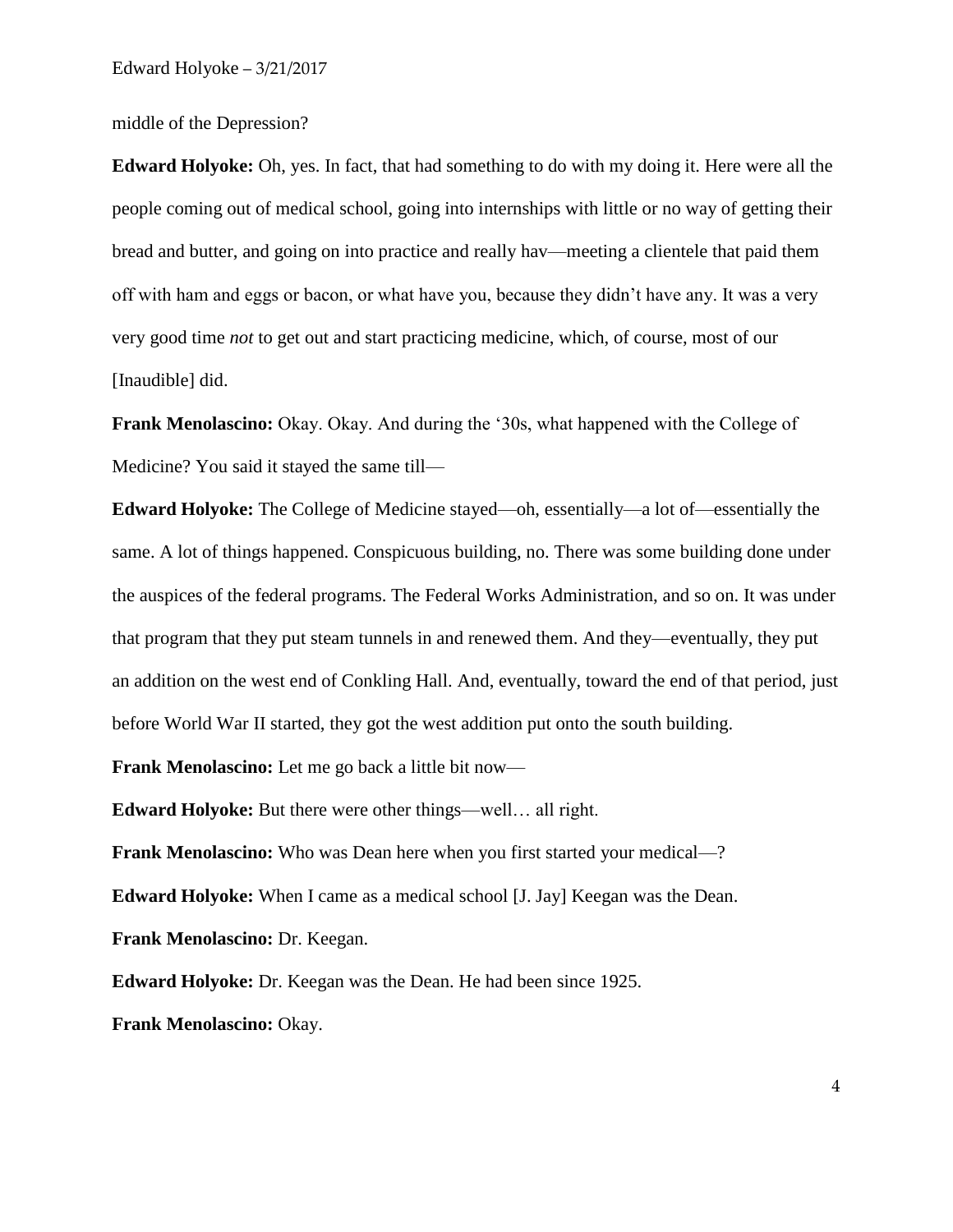**Edward Holyoke:** That following summer, he resigned to go full time into his neurosurgical practice. And [C.W.M.] Poynter went in as acting Dean for a year and was made permanent Dean a year later.

**Frank Menolascino:** Now, Poynter—Dr. Poynter had been from Anatomy also?

**Edward Holyoke:** Poynter was Professor of Anatomy. He'd come up from Lincoln, when the school moved up he was Professor of Anatomy and he held that position clear up until he was made Dean. He was acting Dean for a few months during World War I, when Conkling was away.

**Frank Menolascino:** So, when he came on as Dean, Dr. Poynter, he then stayed as Dean for... for how long?

**Edward Holyoke:** He stayed as Dean for seventeen years. He finally… he finally resigned in 1946.

**Frank Menolascino:** Okay. And... He resigned in '46. Then who came on as Dean at that time? **Edward Holyoke:** Then they brought in [Harold] Lueth, who was fresh out of the army. And who stayed on as Dean until 1952. At that point, Perry Tollman came back as Dean. And you go from there up to the time that [Cecil] Wittson came in.

**Frank Menolascino:** All right. All right. All right. Okay.

**Edward Holyoke:** But there were a lot of other things that bear mentioning in the '30s. In the first place, it was kind of—nothing moved very fast, but nothing moved very fast anywhere. Our budget had been cut by the legislature and it was more-or-less a matter of "hang on." The curriculum stayed very much the same through all those years, with minor modifications. That was the period when the old guard was rapidly disappearing. There were a few of them left—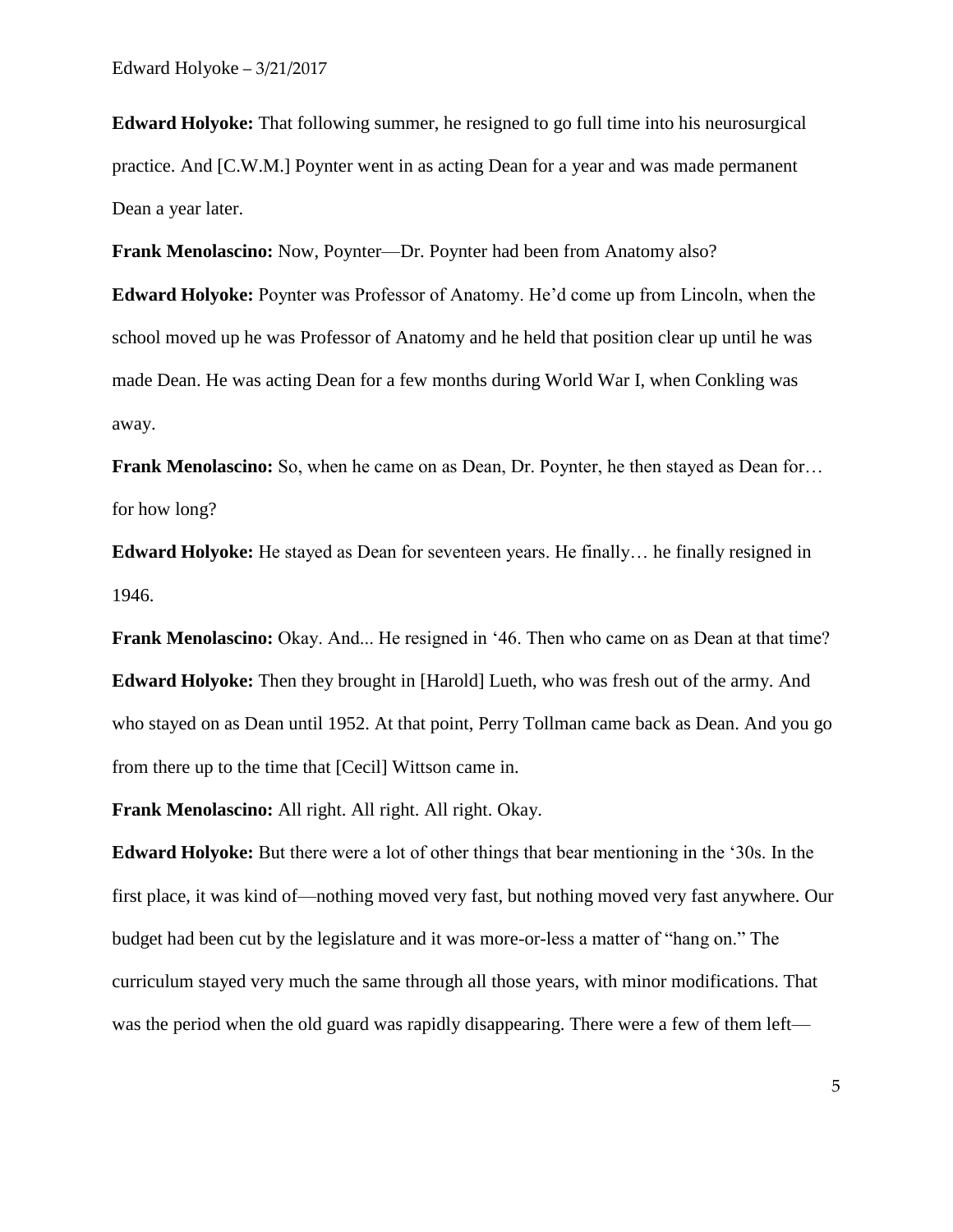well, a number of them left in 1928 and 29 when I came to school. And by 1938, they were practically all of them gone. And I'm talking about [August] Jonas in surgery, and E. L. Bridges, and W. O. Bridges, and J. E. Somers, and [Harry] McClanahan in pediatrics, and [James] Patton in Ophthalmology, and [Harold] Gifford disappeared from the scene right along there. You can go on and on and on. That whole old guard that was the backbone of medicine in Omaha were… were with us hanging on, pretty much, in 1928. And by 1934 or 35, they were practically all of them gone.

**Frank Menolascino:** So, you saw much transition occur, then, as you—

**Edward Holyoke:** So, in that respect, there was a tremendous transition. The generation that grew up then and got into the saddle… oh, included men like [Charles] McLaughlin, he'd come back. [Leon] McGoogan turned up at that time. Tollman got back from his internship at Peter Bent Brigham. Dewey Bisgard came over the hill right along in those years. [Ernest] MacQuiddy...

**Frank Menolascino:** In internal medicine.

**Edward Holyoke:** was beginning to grow up in internal medicine. So, that whole generation was just… just coming into the picture. Then there were some intermediates that kind of bridged the gap. Like [Rodney] Bliss in Internal Medicine. And then [Frank] Conlin and so on.

**Frank Menolascino:** Now, these were all voluntary faculty, basically.

**Edward Holyoke:** All voluntary. All the clinical teaching was done by a volunteer staff. We had a little help in Clinical Pathology from a man or men that were paid part time. We had [James] McAvin here who helped with the Anesthesiology and did some work in Radiology. Then we had a full time man come into radiology by the name of Peters. He came from Michigan and, I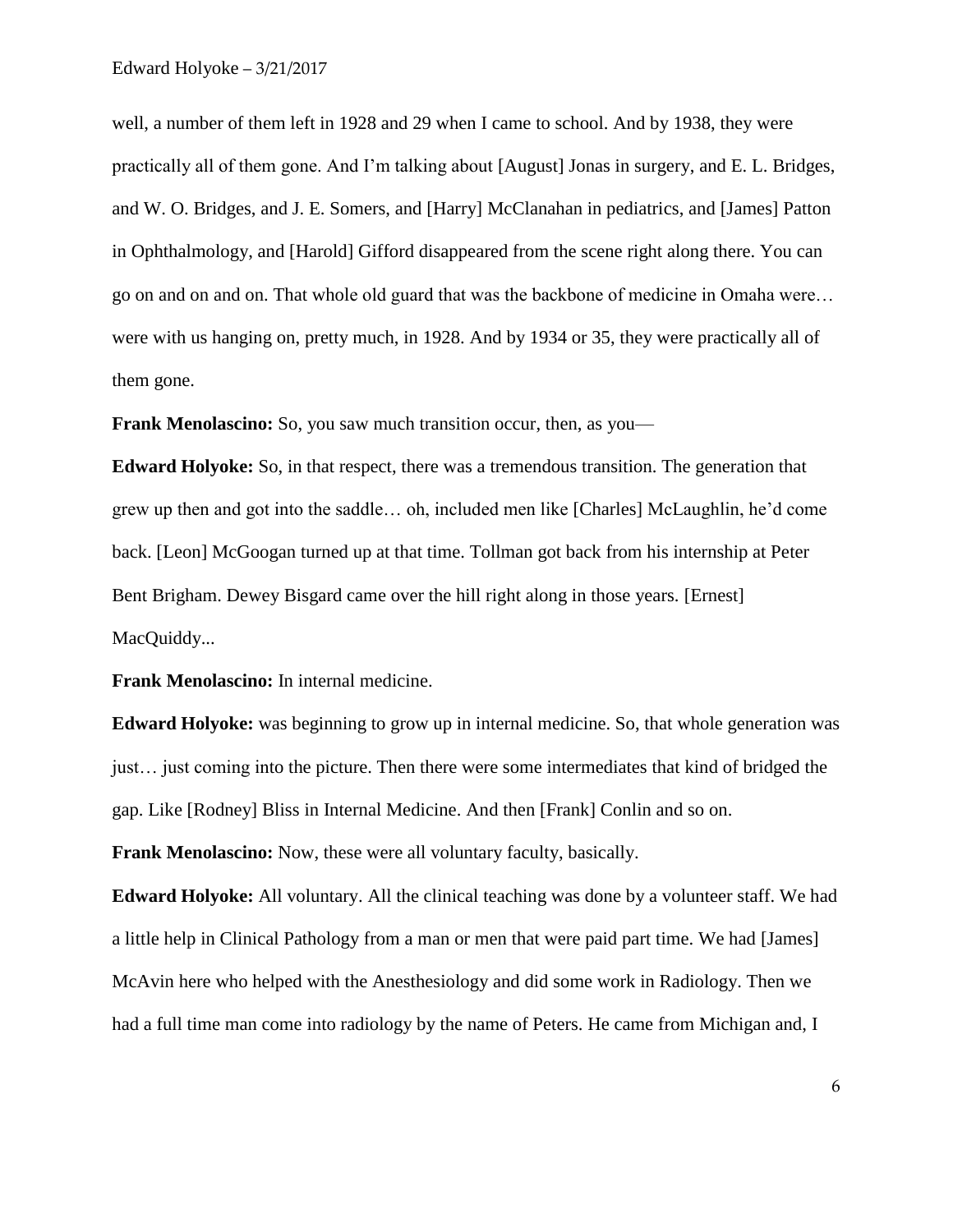think, probably turned up in '27, or along in there. I know he resigned in '29 and they brought in Howard Hunt. And, of course, you know the rest of that story. The years and years and years that Howard Hunt ran Radiology. But that was it.

**Frank Menolascino:** Actually, there was another change you lived through, I guess, more recently that was the full time staff in clinical sciences. Clinical.

**Edward Holyoke:** Oh, yes. Oh, yes. That entire thing... that entire thing developed within my time.

**Frank Menolascino:** That was in the—

**Edward Holyoke:** Most of it after World War II.

**Frank Menolascino:** Yes. In the '50s.

**Edward Holyoke:** In the '50s. The first step in that direction came out of the Maternal Child Health program in, I think, '41. And they brought in a man in Pediatrics and a man in Obstetrics. Namely, John Gedgoud, we remember very well, and Willis Brown, who was here for two or three years and moved on to the University of Iowa.

**Frank Menolascino:** These were full time or part time?

**Edward Holyoke:** They were full time.

**Frank Menolascino:** I see. I see.

**Edward Holyoke:** Neither of them was in charge of the department.

**Frank Menolascino:** But it was in the middle '50s, then we began to have the full time individuals—

**Edward Holyoke:** Yes, there were—things began moving in that direction rather before that. It must have been about '50 or '51 they brought in a full time chairman for Obstetrics and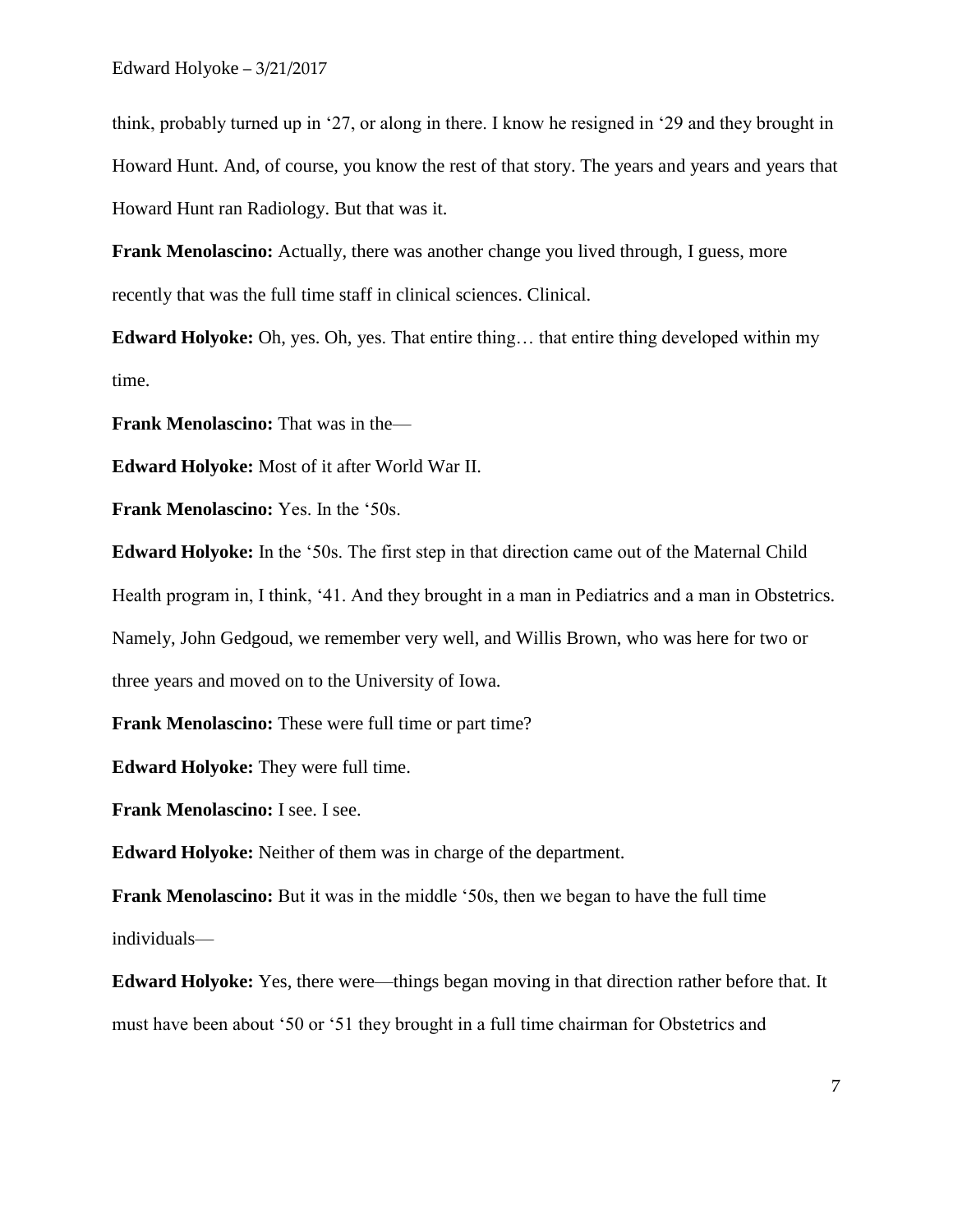Gynecology. And he lasted one year and left. And then, that was about as far as it went, until they brought in the four full time chairman of the four major clinical departments, other than Psychiatry. And the four men that they brought in, they must have come in '53 or '54. I wish I could be precise on that, but I know that is very close. [Merle] Musselman in Surgery, and [Robert] Grissom in Internal Medicine, and [Gordon]Gibbs in Pediatrics, and Roy Holly in Obstetrics and Gynecology.

**Frank Menolascino:** So, that's a whole new era—

**Edward Holyoke:** Now, a whole new era begins to dawn very rapidly there. Because they began bringing in clinical staff with them—full time clinical staff. And then, of course, the "town and gown" situation began to develop, with the volunteer faculty beginning to feel sort of pushed out of the picture. To some extent, I think, because the—some of the full time clinical people didn't quite appreciate them. And, to some extent, they were here and the other people were not. And working them in got to be a little bit difficult. I don't want to take sides on that thing, but… Because I knew both groups of people so well that when the "town and gown" fight began to really get kind of warm, I used to feel rather uncomfortable about it. I had very much the feeling that here the birds and beasts were at war and I was a bat. That was about the position I was in. **Frank Menolascino:** [Laughter] All right. All right. So, that was the move toward full time faculty in the middle '50s. And then...

**Edward Holyoke:** Then… let's see. I should have picked up dates to come over here—precise dates. But, within a very few years, they brought in another full time head for Otorhinolaryngology and that was Tom Yarington. And, of course, we went to a full time head in Neurology and Psychiatry—since, of course, made into two separate departments when… I think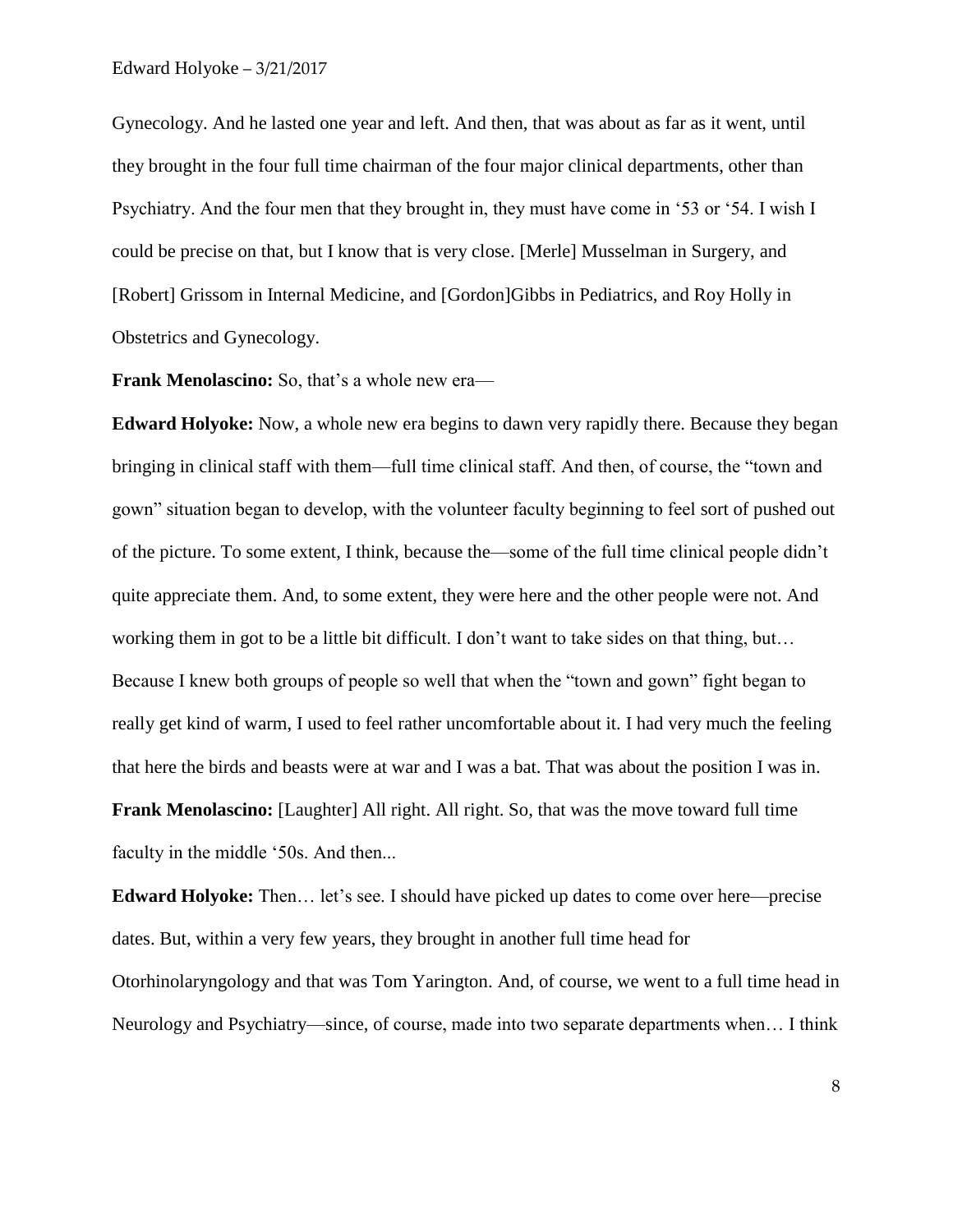it was the time that Rich Young died. Sure it was. And the pressure, as far as the faculty were concerned, at that point, was to put Bob Wigton in. Well, Cecil Wittson was down here at NPI, they put him in instead. So, we'd gone, you see, to a full time person there—full time in the sense that he was devoted to institutional work full time. He was really alive with the… with NPI rather more than the College of Medicine, which promptly changed. It took them until… not too oftenly long ago to finally bring in Ray Records for Ophthalmology. See, Gifford headed that department until… I guess, pretty close to 1970. Somewhere along in there that Records finally came.

**Frank Menolascino:** You've seen that move then—

**Edward Holyoke:** So… And then on each case, the departments more and more completely staffed up with their own people here, and depended more and more on the full time staff, and less and less on the volunteer staff.

**Frank Menolascino:** A distinct change, then, in the evolution.

**Edward Holyoke:** So, currently, the volunteer staff functions, more than in any other way, looking after the students as they go off on services in the affiliated hospitals, like Clarkson, and like Methodist, and so on.

**Frank Menolascino:** Now, in the '70s, then, you also saw not only the increase in staff, but also physical construction. Buildings.

**Edward Holyoke:** Building began back in the '50s. When we went through that... that whole episode that finally led to a portion of six million dollars for construction at the College of Medicine and was—and precipitated the putting-up of unit three of the hospital. And during the very early 1950s, the new nursing school—the at that time new nursing school—went up. And,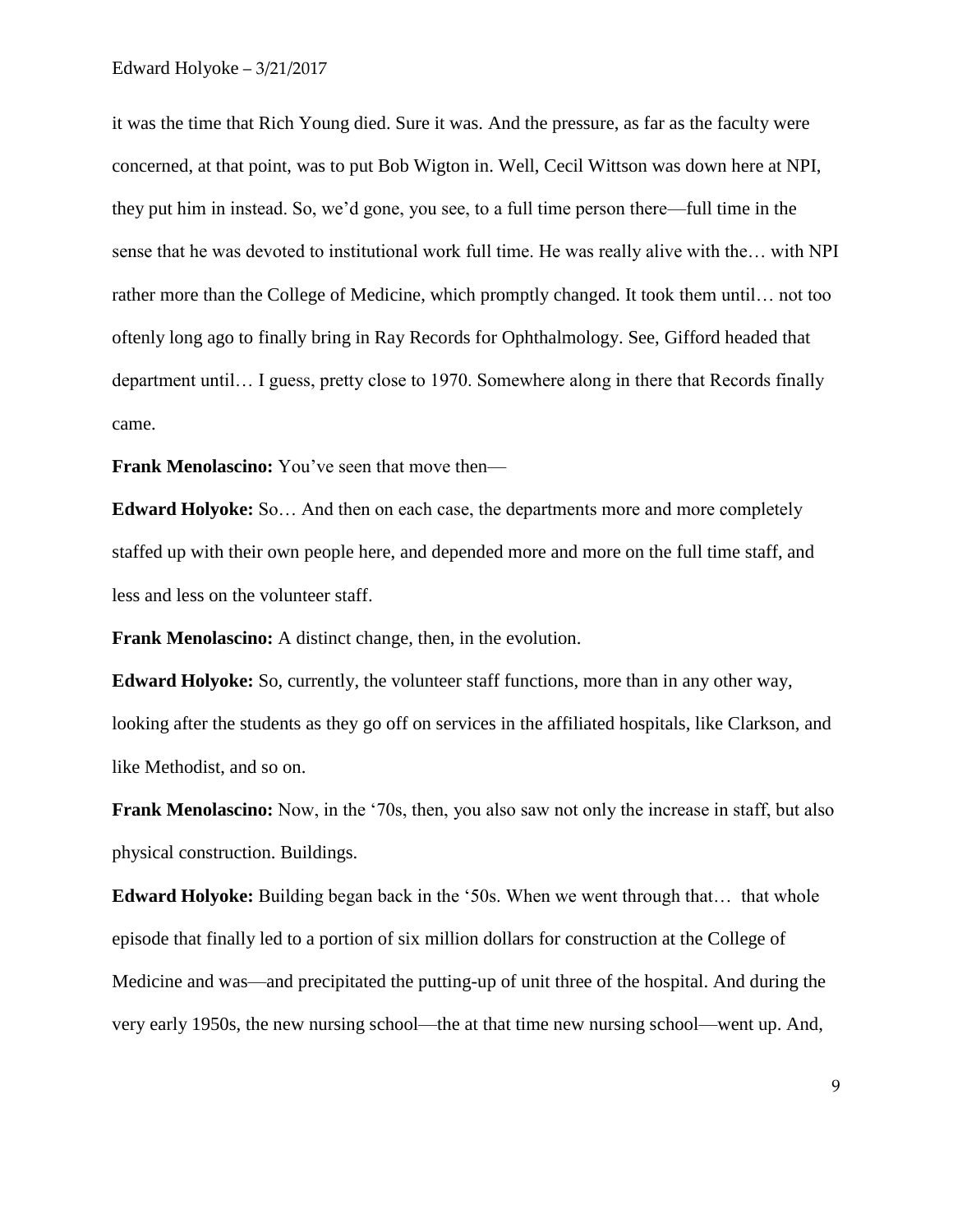of course, the nursing school then promptly pulled out of Conkling Hall. That had been the nurses' home up until then. And the memorial research laboratory down over the hill was put up during that era. The real build—the real big building program that really changed the face of the place came after Dr. Wittson became Dean and finally negotiated the construction of the—we called it the Basic Science Building then, now Wittson Hall—with the library riding sort of piggyback on top, which, of course, is what we have now. And then came unit four on the hospital. And then, of course, the last step down the line was the so-called ambulatorium. That was what everybody called it at the time that it was being built. We call it the Clinic Building now.

#### **Frank Menolascino:** Right. Okay.

**Edward Holyoke:** And during… during that same episode, coming up to about 1970, they put up the permanent parking structure across the street and began to move over across 42nd Street. Then it was after the '70s that we really went across the street and began by putting up still another brand new College of Nursing and the pharmacy college, which moved up from Lincoln. **Frank Menolascino:** So, you've seen many changes, then.

**Edward Holyoke:** So, all that—the entire face of the place has completely changed.

**Frank Menolascino:** Getting back to—

**Edward Holyoke:** I didn't get back to putting up of the Eppley... the... the...

**Frank Menolascino:** Eppley Institute.

**Edward Holyoke:** The Eppley Institute.

**Frank Menolascino:** Right. Getting back to yourself. Now, you finished graduate work. You then taught here at the College of Medicine.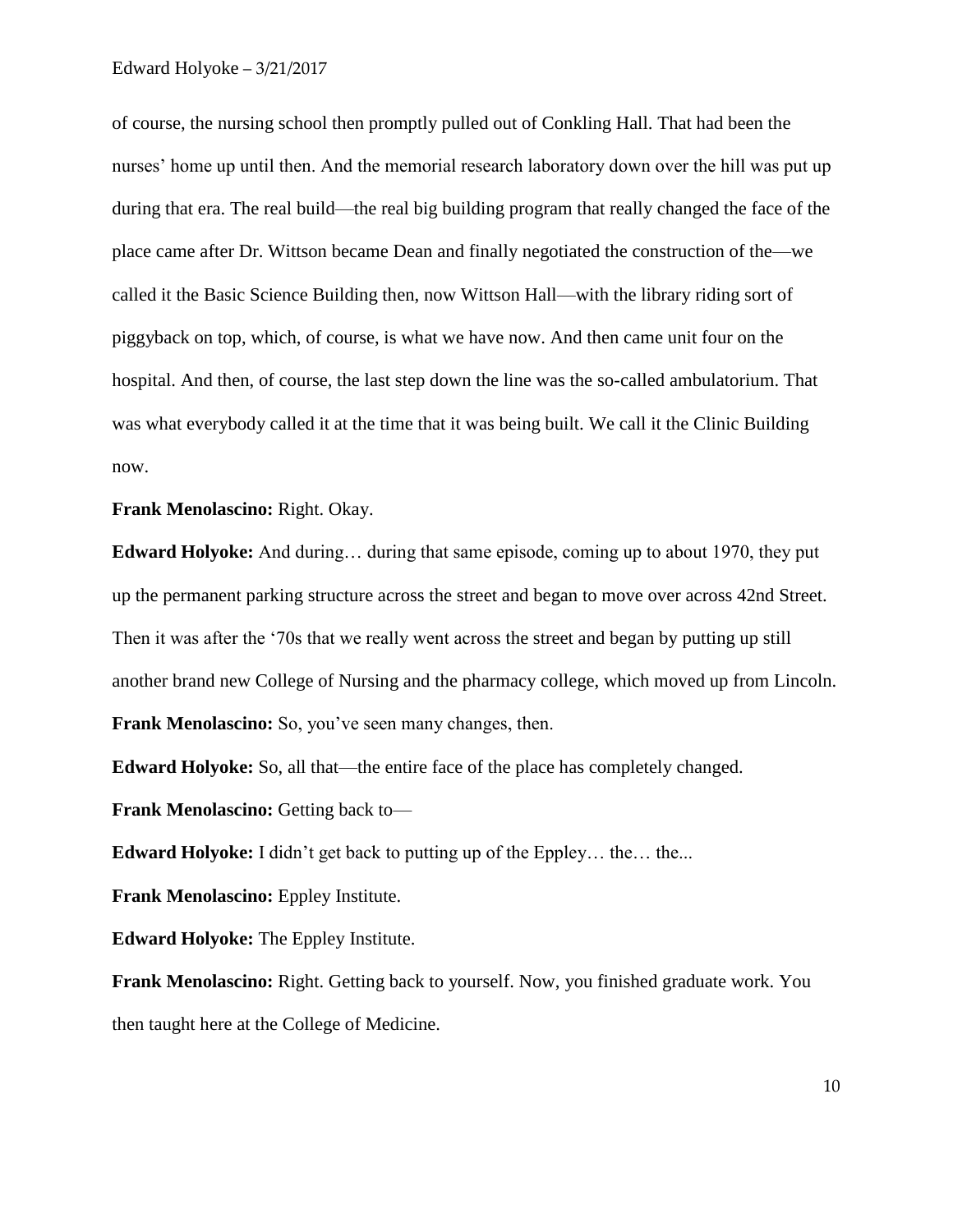**Edward Holyoke:** I finished my graduate work in 1938. So, at that point, I went from instructor and graduate student—as far as anybody in the student body was concerned, I was an instructor all the way through that—to a little bit more permanent member of the staff, namely an assistant professor. Along about in there I was beginning to get notions of getting married. And a year or two after that, of course, World War II came over the horizon. And then, since I had a reserve commission at that point, I was promptly told to resign that I was an essential teacher here. So, I obviously sent out the war here. Well, by the end of the war, I was past the point of no return. I'm talking about going over to clinical practice. By that time, I had a family. By that time, I was getting on into my late thirties. And it seemed as though, by that time, every time I began thinking about possibly making a change, why somebody came along and tacked a little bit more onto the salary. That sort of thing happened. So, one way or another...

**Frank Menolascino:** You stayed in Anatomy.

**Edward Holyoke:** I simply stayed on. I stayed in Anatomy.

**Frank Menolascino:** How did things go in Anatomy for you? Did you enjoy the work? **Edward Holyoke:** Very much. That was—fitted me very very well. I very much liked doing it all the way. I was spared the phase of medicine that I never did like the idea of; and that is the economic phase. The business of sending bills. The business of making collections, and all that sort of stuff. I was in a position where I very rarely had to charge anybody for anything, so the monetary end of medicine never came into the picture. I used to practice some. During those graduate years, for one thing, I used to fill down at the Lutheran Hospital, when a resident they had there used to go off on his two or three times-a-month benders over the weekend. I used to fill in there. I used to, from time to time, fill in for some of my friends around town. When they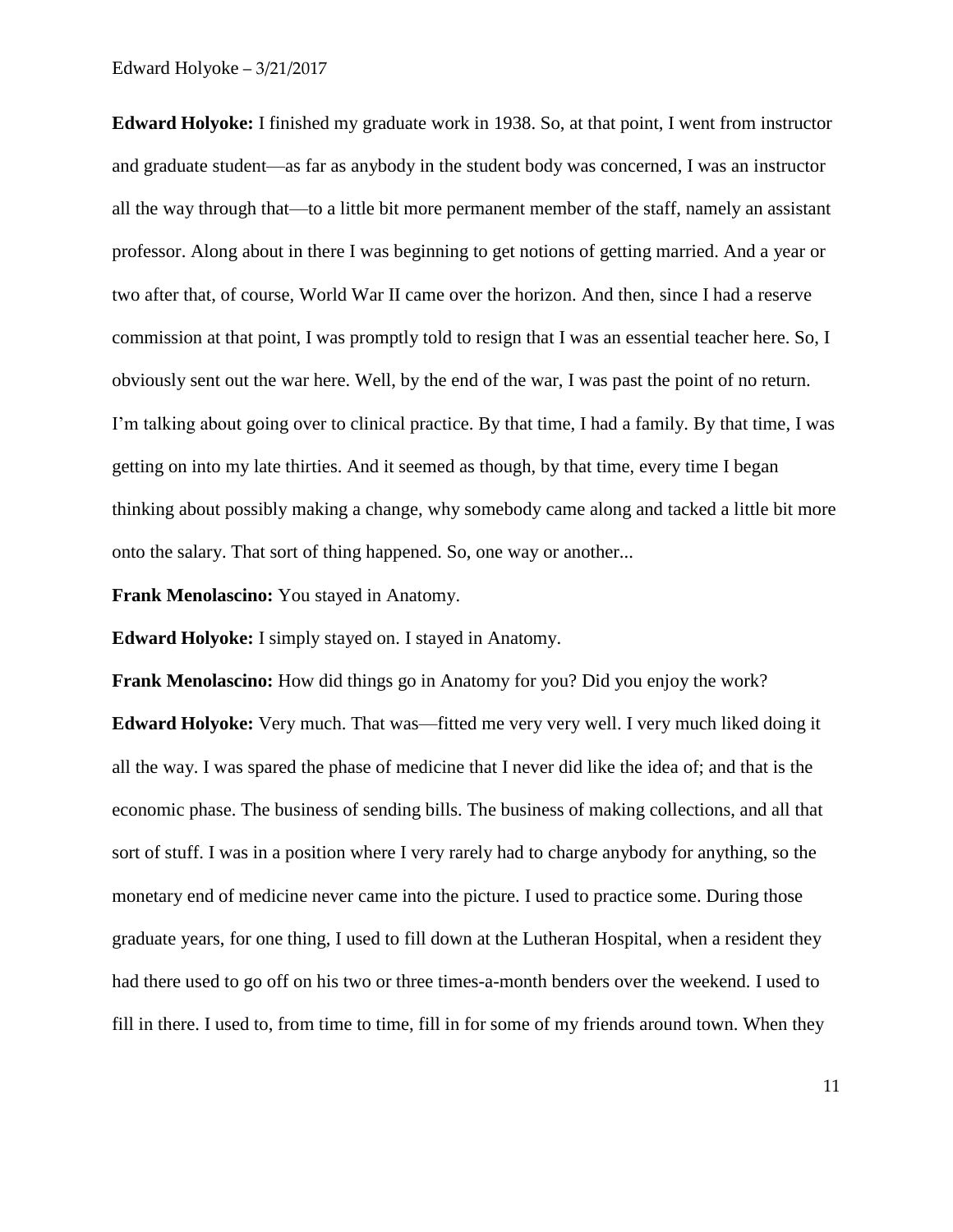went off on vacation, I ran their offices for them. I did that kind of thing. But I never actually went into my own individual private practice.

**Frank Menolascino:** But you were in Anatomy.

**Edward Holyoke:** Yep. For years and years I used to get called over and scrub-in with a surgeon, when he thought he was going to get into an anatomical problem that he might want a little help with. I'd been doing that off and on, up until about—I almost dropped that when I became chairman of the department, because there didn't seem to be time.

**Frank Menolascino:** When did you became chairman of the department?

**Edward Holyoke:** 1960.

**Frank Menolascino:** 1960. 1960. You're writing some of your recollections and anecdotes about some of your colleagues, both from basic science and clinical… How do those events affect your life, as far as—Let me be very blunt. I first met you twenty-five years ago and you scared me to death. The cubicle and the star chambers, as far as examination. Was that something you were accustomed to? Or was that part of the treatment?

**Edward Holyoke:** That was part of medical student life. And, I mean, my generation got the same treatment from a slightly different group of individuals. Dr. Latta, of course, was one of the most frightening things that ever presented himself to a brand new class. And then there was [Manuel] Grodinsky up there in anatomy. And his chief claim to fame was how he could tear a student apart. I think he went into teaching Anatomy with the idea that medicine is rather traumatic anyway, we might just as well give them the works as freshman students here and see if they can take it. And how he could give them the works.

**Frank Menolascino:** So, try and desensitize them in a rather traumatic way...?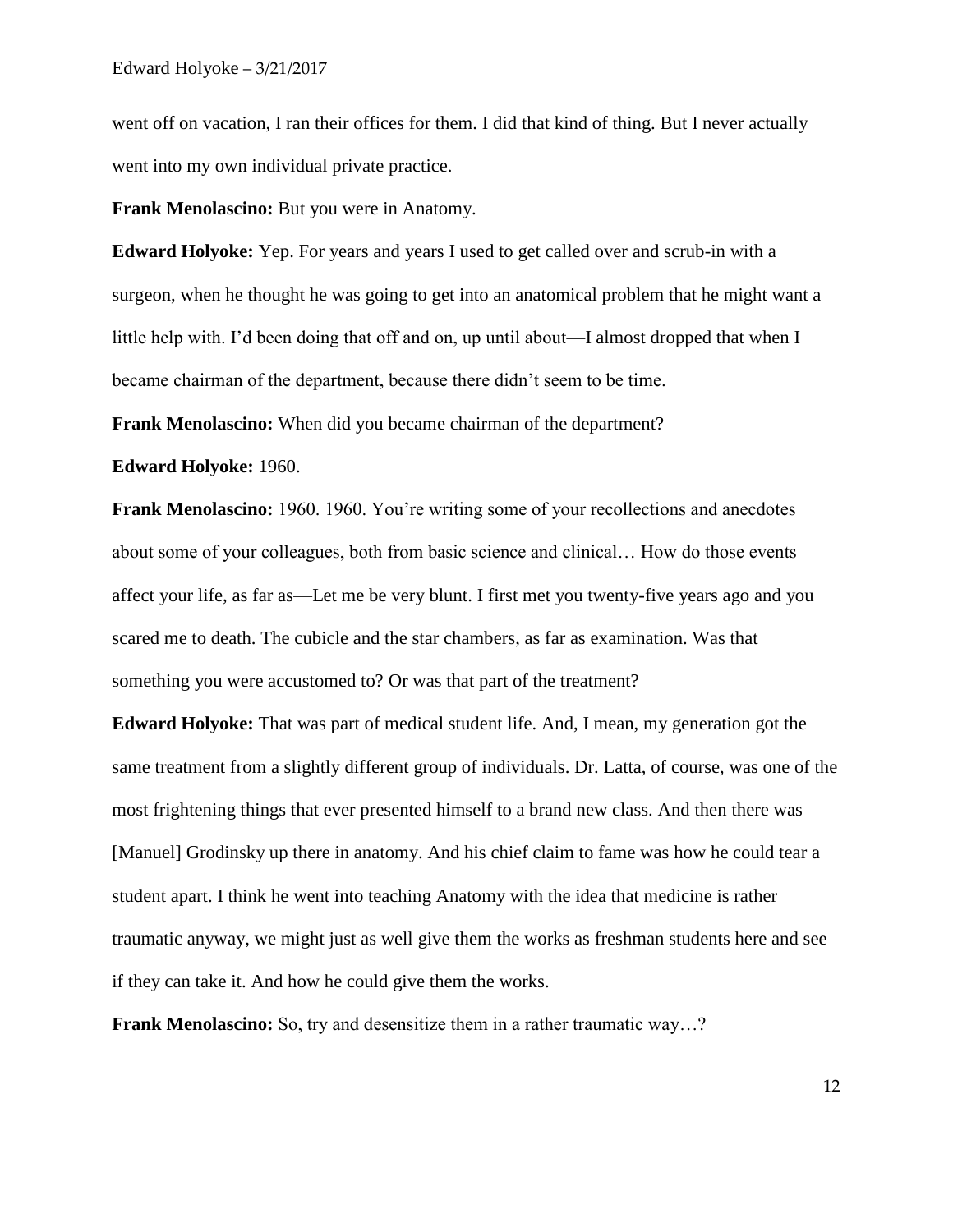**Edward Holyoke:** Well, whatever he did, it was traumatic. Didn't make any difference how good you were. The slightest little flaw, or something like that, he'd take off and rip you up one side and down the other. Usually in that big stentorian voice that he had, that you could hear all over the floor of the old north building.

**Frank Menolascino:** You spent a long part of your life on that fourth floor, didn't you? **Edward Holyoke:** I should say I did.

**Frank Menolascino:** That's right. That's right.

**Edward Holyoke:** And then Poynter was a rather imposing character to a freshman student. **Frank Menolascino:** He was an anatomist and then he became Dean.

**Edward Holyoke:** Then he became Dean. I think Poynter is remembered as a really colorful factor—as kind of a unique personality. A good deal more by the people that had him in his years as Professor of Anatomy than the students that were here during the time he was Dean. He was still the same kind of a personality, but he was a little bit more remote. He was off there in the Dean's office and he didn't play quite the same role in the medical education that he used to as Professor of Anatomy. But the point was that here at work, you came into school with a group of, say, a hundred students. That was cut to eighty-five after a while and was stable there for years and years. You knew perfectly well that that class was going to be down to somewhere around seventy-five to eighty by the time it got through with the sophomore year. Then a good deal of what was done to what will be done in the freshman year… You were playing for high stakes. You really didn't know whether you could make it or not. And, very obviously, it was a high pressure proposition. And, very obviously, a lot of particularly insecure students that were on the borderline found it very traumatic. Those of us who were fortunate enough to stand up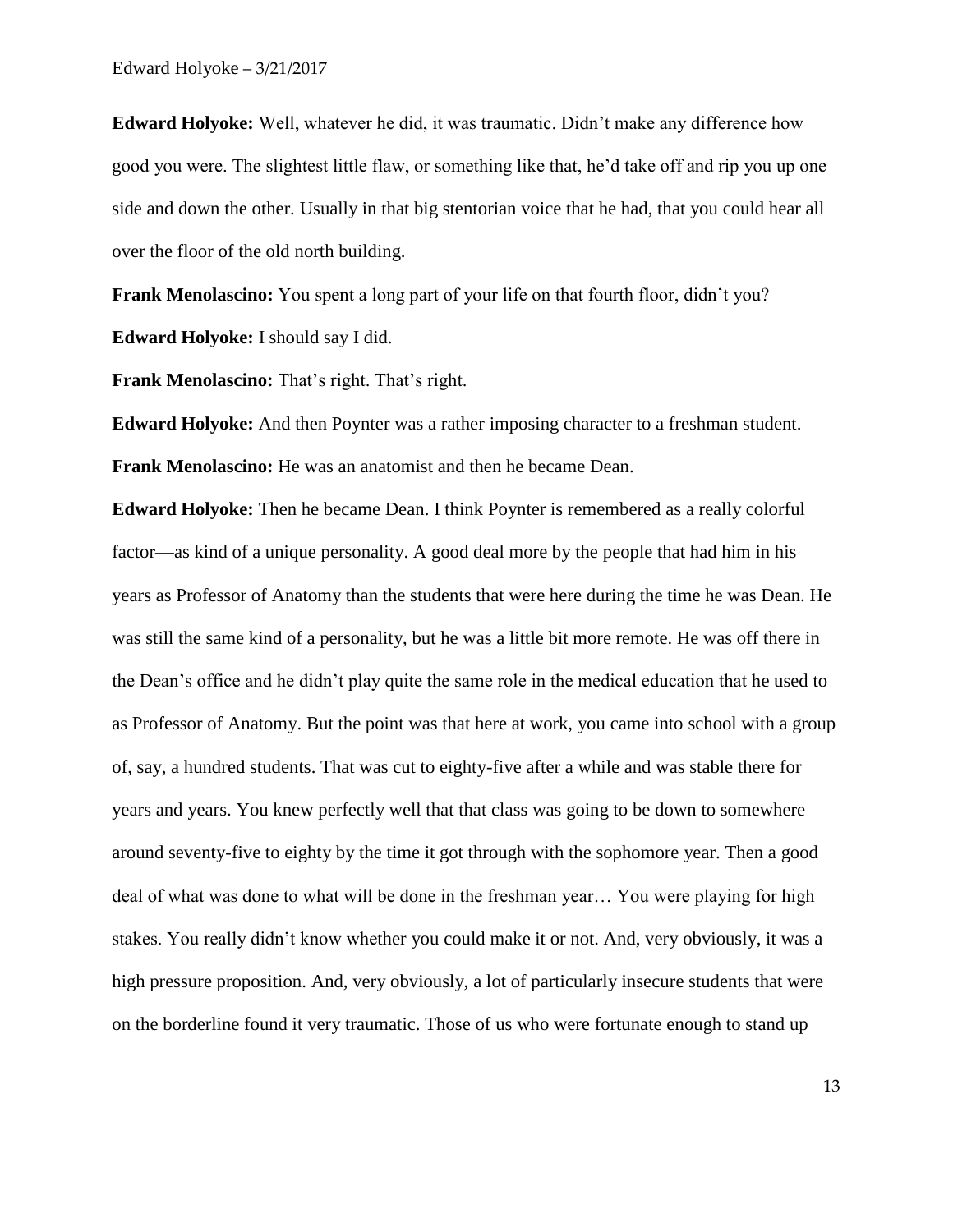here a little higher in the class began to get a little bit more secure when we found out that we were making it.

**Frank Menolascino:** But does that have something to do with intelligence or just your overreaction to stress? I… I…

**Edward Holyoke:** Oh, I think in most cases, the students that didn't make it didn't make it for a combination of, let's say, aptitude, plus interest, plus motivation. Some of them weren't quite motivated enough to really and truly study effectively. And a few of them, I think, that might perfectly well have made it, folded up under stress. I do think that is true with a few. And perhaps still is, but I don't know how you build a certain amount of stress out medical education. You're playing—any way you look at it, you're playing for what you hope is going to be your life career. Now you're facing the test and are you going to make it or… or aren't you? There's no way of keeping that out of the picture. It just wasn't quite so blatantly stuck in your face all the time now as it was then.

**Frank Menolascino:** Looking back over—and it's almost fifty years—what do you think the significant changes in medical education? You alluded to some in basic sciences earlier.

**Edward Holyoke:** Of course, medical… medical education changed… Strea—streamlined itself in many ways. For instance, they'll tell you that… oh, three-fourths or more, and I think that's a conservative figure, of all that is known in medical science has turned up since I started medical school. So, there's a great deal more to learn. Well, at the same time, people were beginning to get restive with the idea that they couldn't get on the medicine—they couldn't get their hands on it until two years of basic science. And the feeling was that a student would be a little bit more highly motivated if he got around—got to being, quote, a "doctor" a little earlier in his career.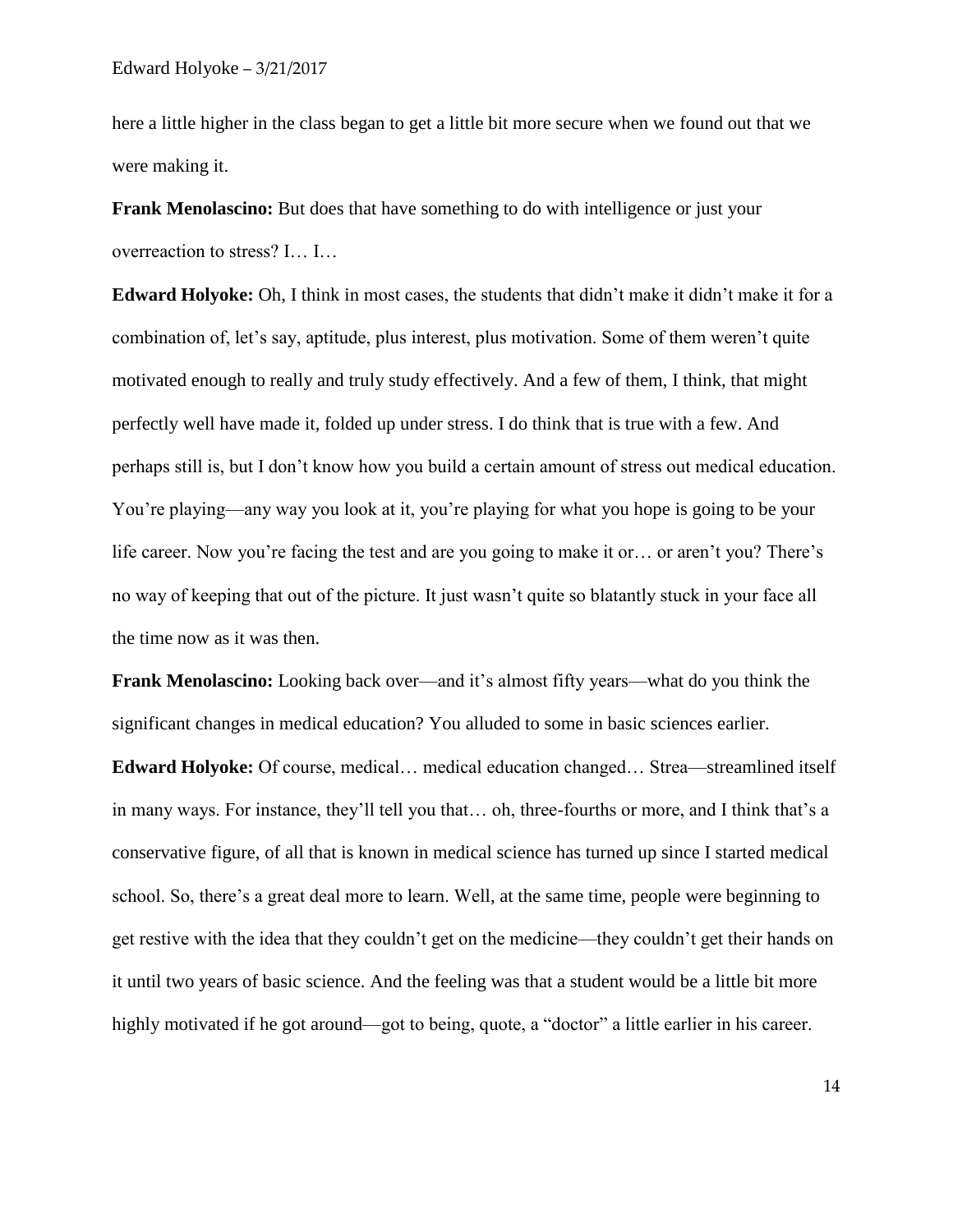Now whether that is true or whether it is not, I don't know. I've always wondered about that. But that was the feeling. And then, there was the feeling that clinical medicine had grown to the point that perhaps some stuff that wasn't totally relevant was taking up time in the teaching of basic science—trim back the teaching of basic science—streamlike that—streamline that and make it more efficient, you'll have more time to teach the Clinical Medicine. The first target, of course, was Anatomy, because that had far and away the biggest block of time. So—and over the years—when I started medical school, a course in Gross Anatomy ran four hundred and fifty hours. And the Department of Anatomy collectively had something over nine hundred. We had the entire freshman year, except afternoons, for half a semester. And that was devoted to Bacteriology. Other than that, it was all Anatomy. Embryology, the Gross Anatomy, the Histology, and then the Neuroanatomy. That filled the whole year.

**Frank Menolascino:** How does that compare to now, as far as the time in Anatomy? **Edward Holyoke:** All of anatomy, now, is pretty… pretty much taught in the first two quarters. And other things are taught at the same time. They're taking their Biochemistry now. I'm ashamed to say I don't know precisely what the curriculum for those students is, because I'm away from the curriculum committee, and it changes from time to time, but that's the general idea.

**Frank Menolascino:** Right. Right. Right. Any changes you see reflected as far as the clinical aspects of medical school?

**Edward Holyoke:** Oh, yes. The old... the old system of—as a junior student, you went up on the wards and were a clinical clerk. That was your hospital contact. That was your clinical teaching then. Plus all the various clinics when they brought the patients in in front of you, and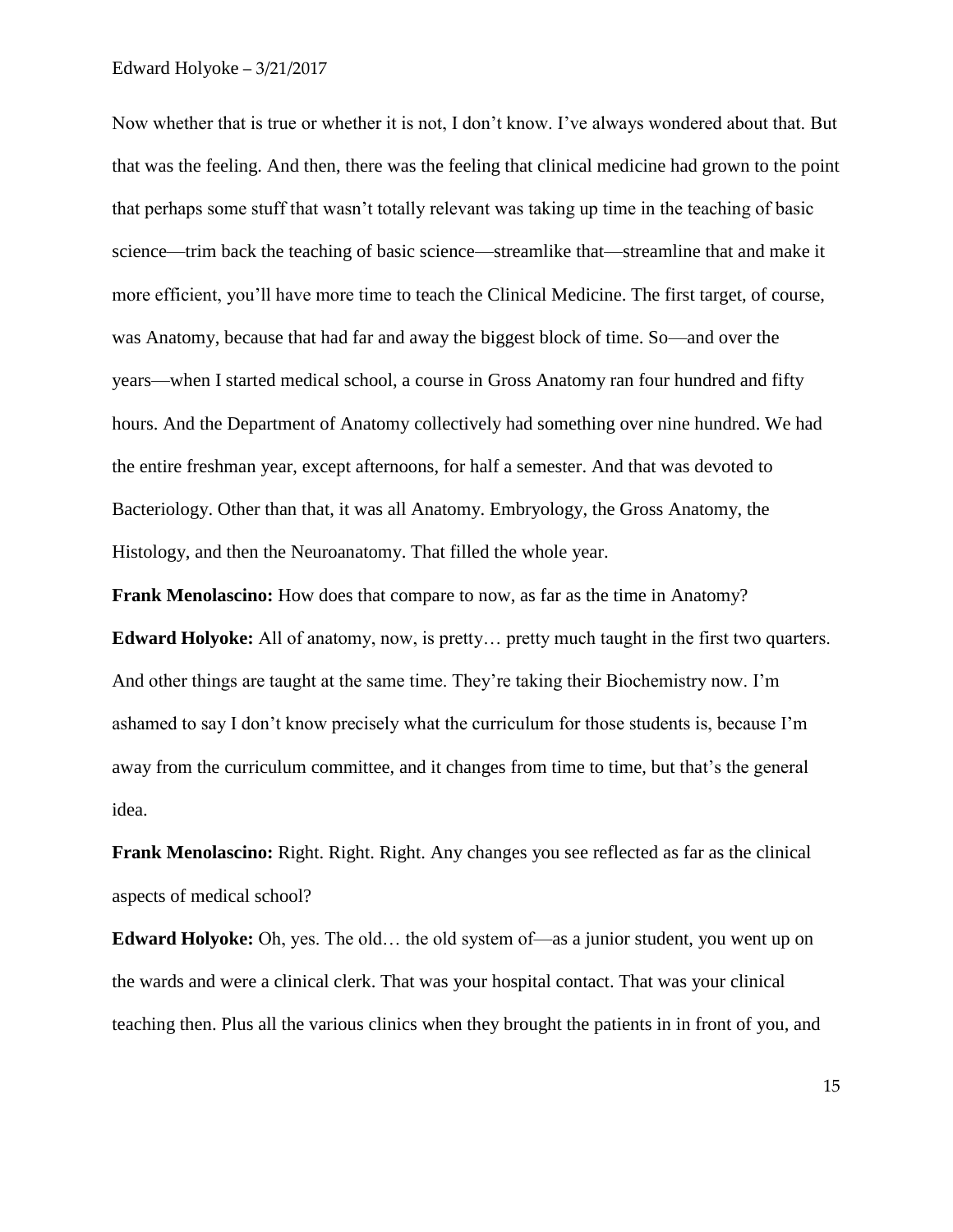the lectures and so on that were held. The senior year, you went into the clinics. You put in your services there. You also had an outcall service. Packed up your little bag and went off the far reaches of Omaha and saw people at home. That, of course, is long gone. The over… old philosophy of clinical instruction, I think, has changed a good deal.

**Frank Menolascino:** Philosophy?

**Edward Holyoke:** The… the just plain lecture. Hour after hour after hour of sitting in lectures that we used to do has been modified. There were days every week, during that junior year, where you were literally sitting down there in that old medical amphitheatre for six or seven hours a day.

**Frank Menolascino:** What do you feel about the changes? Have they been for the better or... or what?

**Edward Holyoke:** Probably mostly for the better. I think there's been enough time pressure put on, particularly with a three-year curriculum. So, we've gone away, to some extent, from the philosophy of medicine. Your medical education comes so fast, you don't have any time to sit back and think about. One thing I think that may restoring a little bit—we're going back to a four-year curriculum. Nobody seems to have time anymore to develop the history of Embryology or the history of Philosophy of Anatomy, which used to be for us so very very ably by Latta, at the very beginning, and Dr. Poynter later on. You got a kind of a feeling for the atmosphere of medicine—as far as I can see, isn't given the student anymore. I do think, to some extent, medical education has... let's say, changed from what used to be a period of education into a period of training, if you can...

**Frank Menolascino:** Yes.